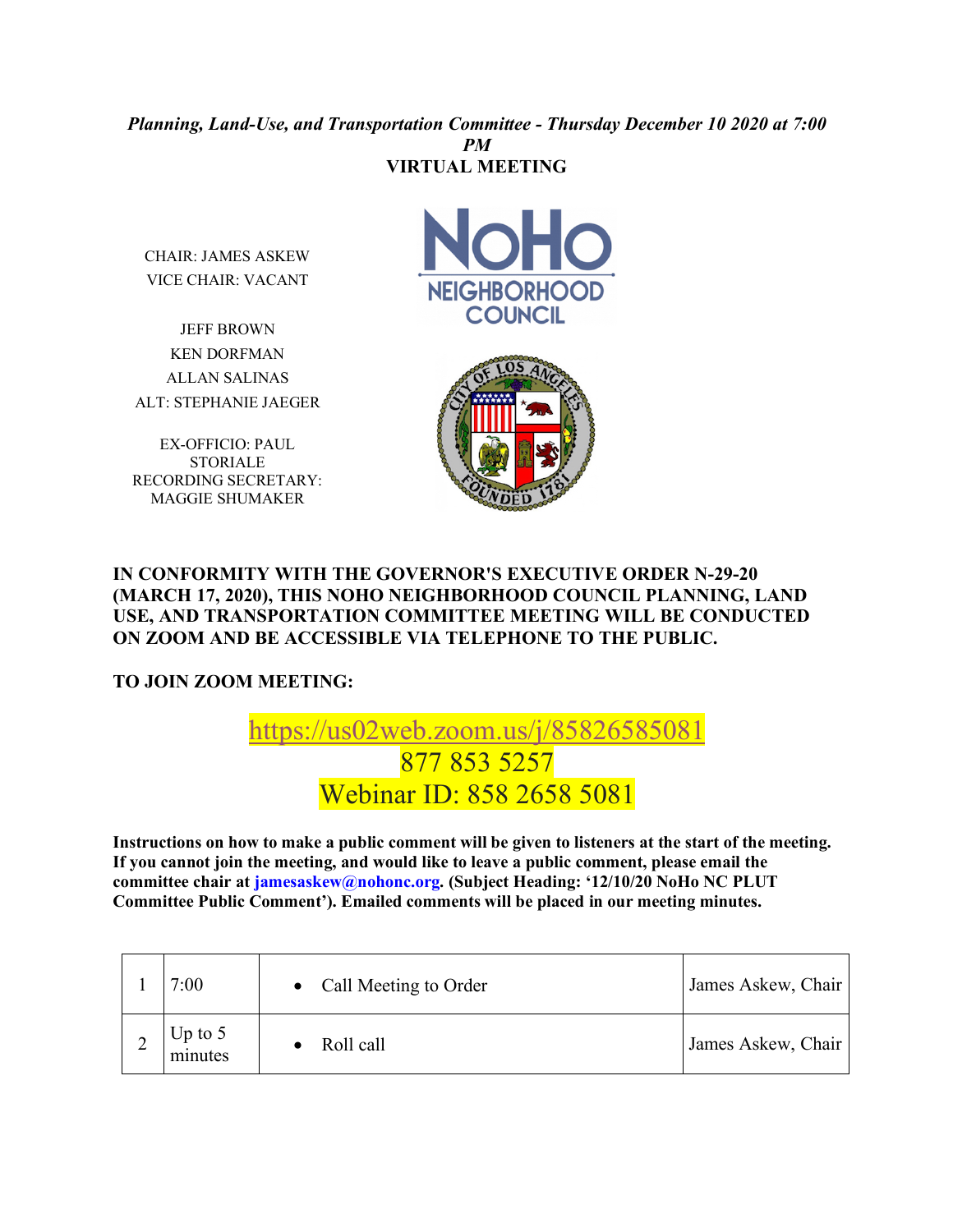| $\overline{3}$ | Up to $5$<br>minutes  | Presentation, Discussion, and Possible Action:<br>$\bullet$<br>Review and approve meeting minutes for<br>November 2020.                                                                                                                  | James Askew, Chair |
|----------------|-----------------------|------------------------------------------------------------------------------------------------------------------------------------------------------------------------------------------------------------------------------------------|--------------------|
| $\overline{4}$ | 1 minute<br>each      | Public comments on non-agenda items.                                                                                                                                                                                                     | James Askew, Chair |
| 5              | 1 minute<br>each      | Committee member comments on non-agenda<br>items.                                                                                                                                                                                        | James Askew, Chair |
| 6              | Up to $5$<br>minutes  | Presentation and Discussion: Update on Old<br>۰<br><b>Business</b><br>Comedy Chateau Permit Application                                                                                                                                  | James Askew, Chair |
| $\overline{7}$ | Up to $5$<br>minutes  | Presentation, Discussion, and Possible Action:<br>$\bullet$<br>The PLUT Committee shall appoint Stephanie<br>Jaeger to be a regular member of the<br>Committee.                                                                          | James Askew, Chair |
| 8              | Up to $5$<br>minutes  | Presentation, Discussion, and Possible Action:<br>$\bullet$<br>The PLUT Committee shall appoint Misha'el<br>Elie to the position of Alternate Member.                                                                                    | James Askew, Chair |
| 9              | Up to $5$<br>minutes  | Presentation, Discussion, and Possible Action:<br>$\bullet$<br>The PLUT Committee shall appoint a member<br>to be Vice Chair.                                                                                                            | James Askew, Chair |
| 10             | Up to $20$<br>minutes | Presentation, Discussion, and Possible Action:<br>$\bullet$<br>4829-4835 Lankershim Ave (New fast food<br>restaurant with drive through) (Lankershim<br>and Camarillo)<br>Up to 10 Minutes for applicant                                 | James Askew, Chair |
| 11             | Up to $5$<br>minutes  | Presentation, Discussion, and Possible Action:<br>Move our monthly meetings from the third<br>Thursday of the month to the second Thursday<br>of the month for the duration of the City,<br>County, and/or State "Safer At Home" orders. | James Askew, Chair |
| 12             | Up to $5$<br>minutes  | <b>Transportation Update</b>                                                                                                                                                                                                             | Rob McGrath        |